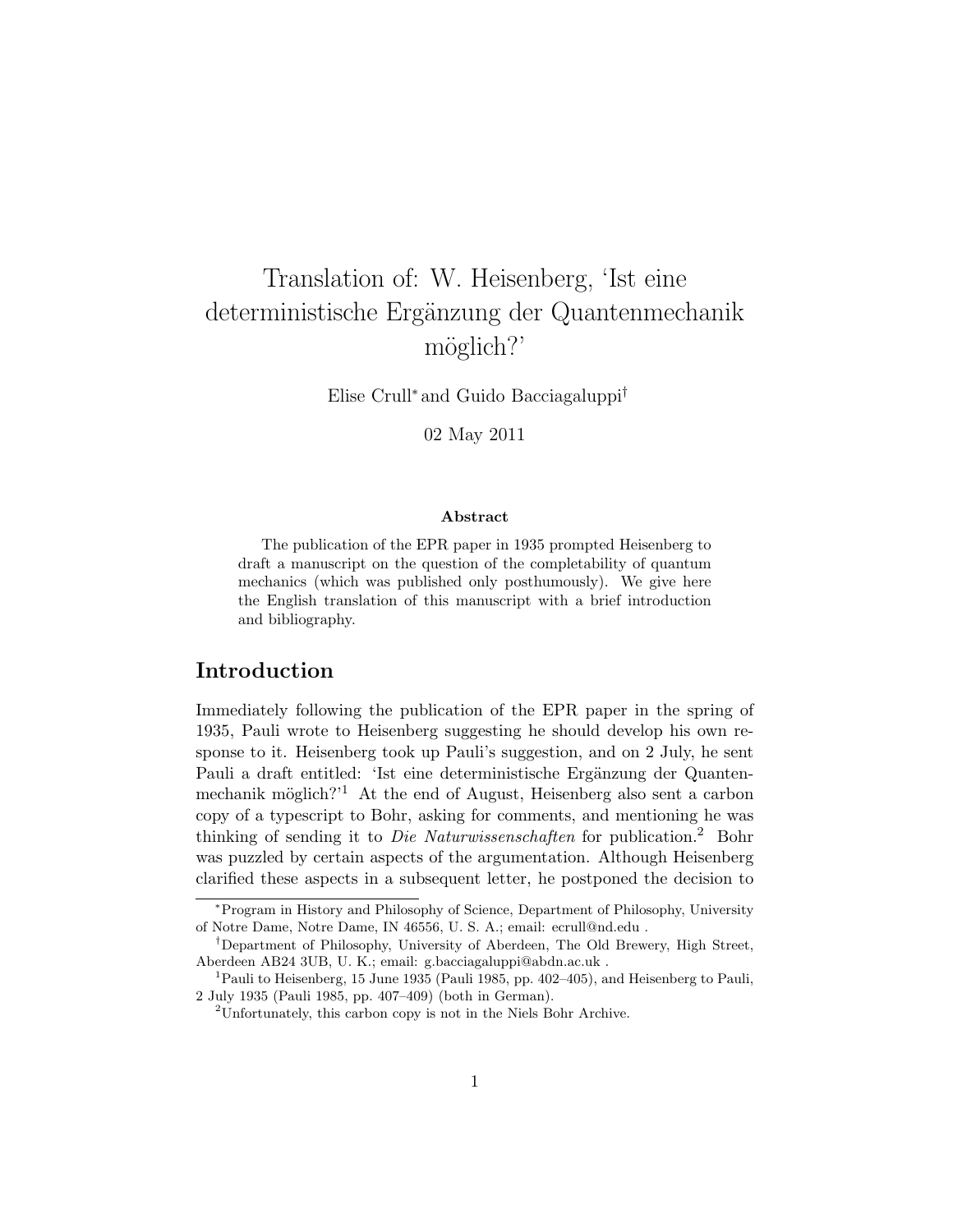publish until further discussion with Bohr in October in Copenhagen.<sup>3</sup> As it happens, the paper was never published during Heisenberg's lifetime. A not quite faultless transcription was published in volume 2 of Pauli's scientific correspondence (Pauli 1985, pp. 409–418). The original manuscript is in Heisenberg's Nachlaß in the Werner-Heisenberg-Archiv in Munich, and is reproduced in the Archive for the History of Quantum Physics (microfilm 45, section 11).

More than a direct reply to the EPR paper, Heisenberg's draft is a presentation of Heisenberg's own views about the completeness of quantum mechanics. In particular, the draft contains what appears to be Heisenberg's fullest presentation of his argument about the movable 'cut' between what is counted as part of the system to be observed and what is counted as part of the means of observation (this constitutes the bulk of Heisenberg's §1). It also contains (at the beginning of §2) what appears to be the earliest distinction between what are now called 'contextual' and 'non-contextual' hidden variables, even though Heisenberg quickly dismisses the contextual case as irrelevant.

The crux of Heisenberg's argument is presented in the remainder of his §2. He argues that the only place where additional variables could supplement the quantum mechanical description is at the location of the cut, say between the system  $A$  to be measured and a measuring device  $B$ . The cut, being movable, could also be placed between the combined system  $A + B$ and a further system C. In this case  $A + B$  can be given an entirely quantum mechanical description. As a consequence, system  $B$  might be used to measure a variable that is complementary to the one originally considered (say, momentum rather than position). It was this particular step in the argument that was most unclear to Bohr. If we grant the point, however, the assumed supplementation of the quantum mechanical description by way of additional variables (say, position) turns out to be incompatible, according to Heisenberg, with the quantum mechanical predictions for the measurement of the complementary variable. The latter point is illustrated with

<sup>3</sup>Heisenberg to Bohr, 28 August 1935, Bohr to Heisenberg, 15 September 1935, Heisenberg to Bohr, 29 September 1935, Bohr to Heisenberg, 1 October 1935 (AHQP-BSC, microfilm 20, section 2), and Heisenberg to Bohr, 5 October 1935 (BSCSupp-HEI-351005t) (Heisenberg's letters in German, Bohr's letters in Danish). In a further letter to Margarethe Bohr dated 13 September 1935 (BSCSupp-HEI-350913t, in German), Heisenberg states explicitly that he will not send off the manuscript until he and Bohr have agreed on the content.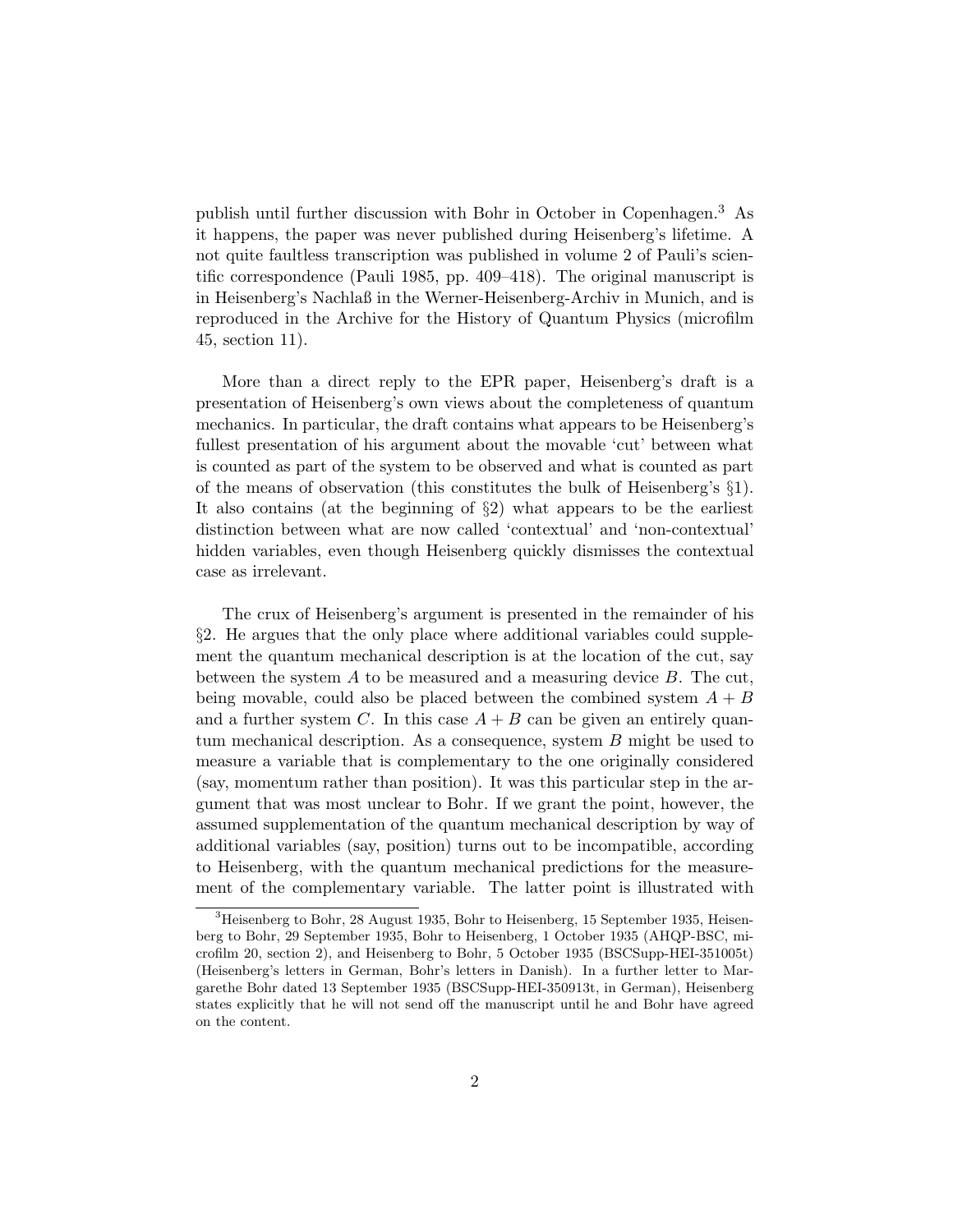an example used by Heisenberg already in 1927, where he argues that the assumption of particle trajectories in a diffraction experiment on a grating is incompatible with the observed quantum mechanical interference.<sup>4</sup>

Heisenberg's final §3 summarises the preceding argument by reference to Grete Hermann's regrettably little-known essay 'Die naturphilosophischen Grundlagen der Quantenmechanik' (Hermann 1935a). Indeed, one can recognise the similarity with some of Hermann's main views in most of the section (except for the wavefunction example used by Heisenberg).<sup>5</sup>

We have given an analysis of Heisenberg's draft in a recent paper (Bacciagaluppi and Crull 2009). Some aspects of Heisenberg's draft are further clarified by the correspondence with Bohr, in particular Heisenberg's letter to Bohr of 29 September 1935, which clarifies in what sense system B can be used to measure two complementary variables. What was referred to implicitly here was the Heisenberg microscope, in which the electron A interacts with the photon  $B$ , which is then chosen to be observed either in the image plane (yielding a measurement of position) or the focal plane of the microscope  $C$  (yielding a measurement of momentum). Making the reference to the Heisenberg microscope explicit further emphasises the parallels between Heisenberg's and Hermann's views.

The present translation is based on Heisenberg's manuscript and corrects the mistakes in the published transcription of 1985. We have footnoted all discrepancies (giving first the manuscript reading, then the transcription), except when they constitute merely differences in spelling or punctuation with no implications for the meaning of the sentence. We include in our bibliography below also the complete version of the references given by Heisenberg in the original footnotes.

For permission to translate Heisenberg's manuscript, we wish to thank most warmly Helmut Rechenberg of the Werner-Heisenberg-Archiv in Mu-

<sup>4</sup>Heisenberg to Einstein, 10 June 1927 (Albert Einstein Archive 12–174.00, in German).

<sup>&</sup>lt;sup>5</sup>Hermann's paper is one of the earliest and best philosophical treatments of the new quantum mechanics. Some of her views have been discussed by Jammer (1974, pp. 207– 208), but very little of her work has been translated into English. See Seevinck (no date) for an online translation of Hermann's section 7, which criticises von Neumann's no-hidden-variables proof, and Hermann (1996) for a complete translation into French with an extensive introduction and commentary by L. Soler (see also Soler 2009). Hermann (1999) is an English translation by D. Lumma of Hermann's shorter paper for Die Naturwissenschaften (Hermann 1935b).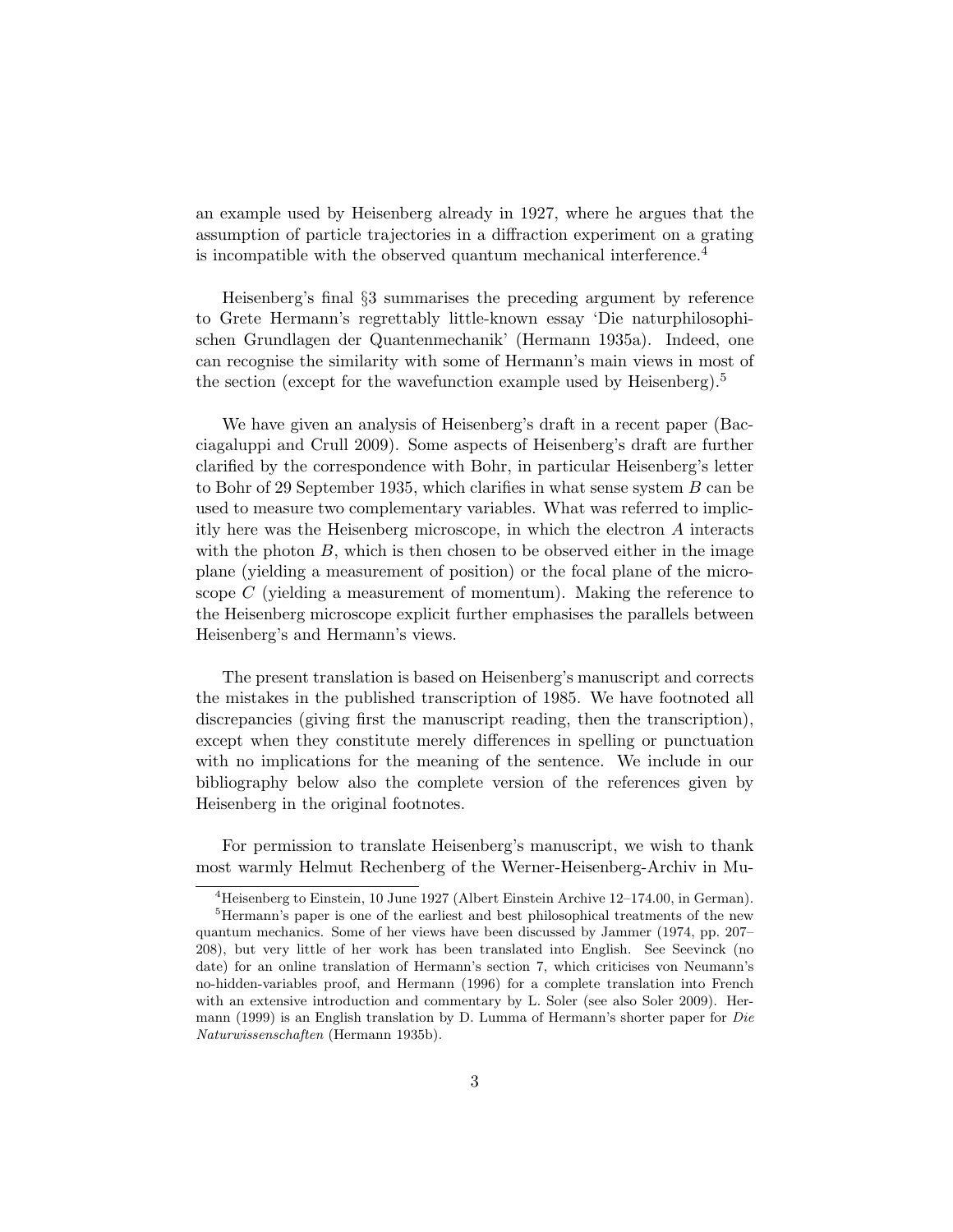nich. We are also very grateful to Helge Kragh for help with the Bohr– Heisenberg correspondence, to Felicity Pors for help with the materials in the Niels Bohr Archive, and to Don Howard for having suggested we collaborate on this project.

## Bibliography

Bacciagaluppi, G., and Crull, E. (2009). Heisenberg (and Schrödinger, and Pauli) on hidden variables. Studies in History and Philosophy of Modern Physics,  $40(4)$ , 374–382.

Bohr, N. (1928a). Das Quantenpostulat und die neuere Entwicklung der Atomistik. Die Naturwissenschaften, 16(15), 245–257.

Bohr, N. (1928b). The quantum postulate and the recent development of atomic theory. Nature, 121(3050), 580–590.

Bohr, N. (1931). Atomtheorie und Naturbeschreibung. Berlin: Springer.

Bohr, N. (1932a). Faraday lecture: Chemistry and the quantum theory of atomic constitution. Journal of the Chemical Society (1932), 349–384.

Bohr, N. (1933). Lys og liv. Naturens Verden, 17, 49–59. Published in English as: Light and life. Nature, 131(3309), 457-459 (1933).

Bohr, N. (1935). Can quantum-mechanical description of physical reality be considered complete? Physical Review, 48, 696–702.

Einstein, A., Podolsky, B., and Rosen, N. (1935). Can quantum-mechanical description of physical reality be considered complete? Physical Review, 47, 777–780.

Heisenberg, W. (1927). Über den anschaulichen Inhalt der quantentheoretischen Kinematik und Mechanik. Zeitschrift für Physik, 43, 172–198.

Heisenberg, W. (1930). Die physikalischen Prinzipien der Quantentheorie. Leipzig: S. Hirzel. Transl. by C. Eckart and F. Hoyt as The Physical Principles of the Quantum Theory. Chicago: University of Chicago Press (1930).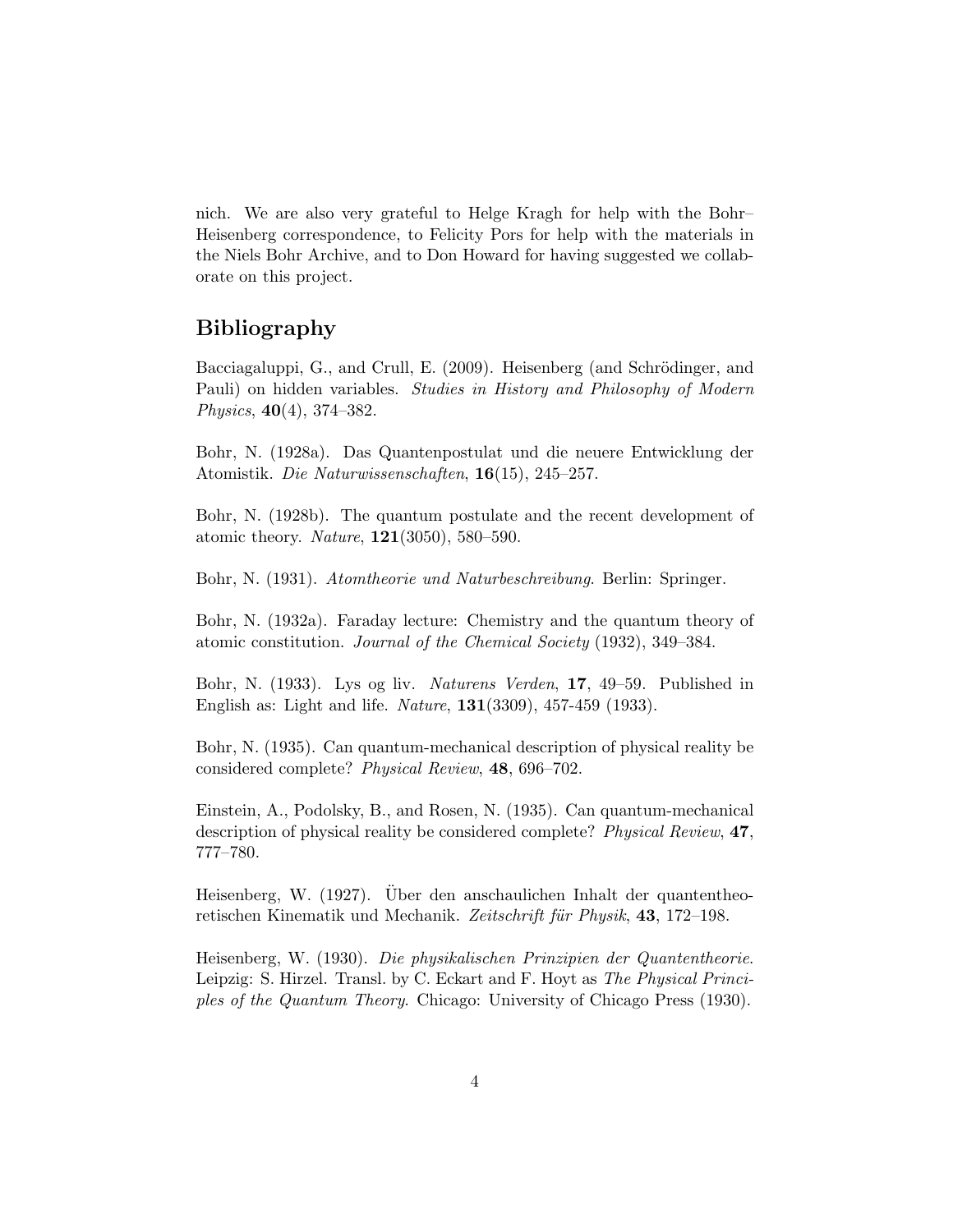Heisenberg, W. (1985). Ist eine deterministische Ergänzung der Quantenmechanik möglich? In Pauli (1985), pp. 407–418.

Hermann, G. (1935a). Die naturphilosophischen Grundlagen der Quantenmechanik. Abhandlungen der Fries'schen Schule, 6, 75–152.

Hermann, G. (1935b). Die naturphilosophischen Grundlagen der Quantenmechanik. Die Naturwissenschaften, 23(42), 718–721.

Hermann, G. (1996). Les Fondements philosophiques de la mécanique quantique. Introduction and commentary by L. Soler; translated from the German by A. Schneel and L. Soler. Paris: Vrin.

Hermann, G. (1999). The foundations of quantum mechanics in the philosophy of nature. Translated and with brief introduction by D. Lumma in Harvard Review of Philosophy, 7, 35–44.

Jammer, M. (1974). The Philosophy of Quantum Mechanics. New York: John Wiley and Sons.

von Laue, M. (1932). Zu den Erörterungen über Kausalität. Die Naturwissenschaften, 20(51), 915–916.

von Laue, M. (1934). Über Heisenbergs Ungenauigkeitsbeziehungen und ihre erkenntnistheoretische Bedeutung. Die Naturwissenschaften, 22(26), 439-441.

von Neumann, J. (1932). Mathematische Grundlagen der Quantenmechanik. Berlin: Springer. Transl. by R. T. Beyer as Mathematical foundations of quantum mechanics. Princeton: Princeton University Press (1955).

Pauli, W. (1933) Die allgemeinen Prinzipien der Wellenmechanik. In H. Geiger and K. Scheel (eds.) Handbuch der Physik, Vol. XXIV, Part 1. Berlin: Springer. New edition with historical notes by N. Straumann, Berlin, Heidelberg: Springer, 1990.

Pauli, W. (1985). Wissenschaftlicher Briefwechsel mit Bohr, Einstein, Heisenberg u.a., Band II: 1930–1939, ed. by K. v. Meyenn, A. Hermann and V. F. Weisskopf. Berlin, Heidelberg: Springer.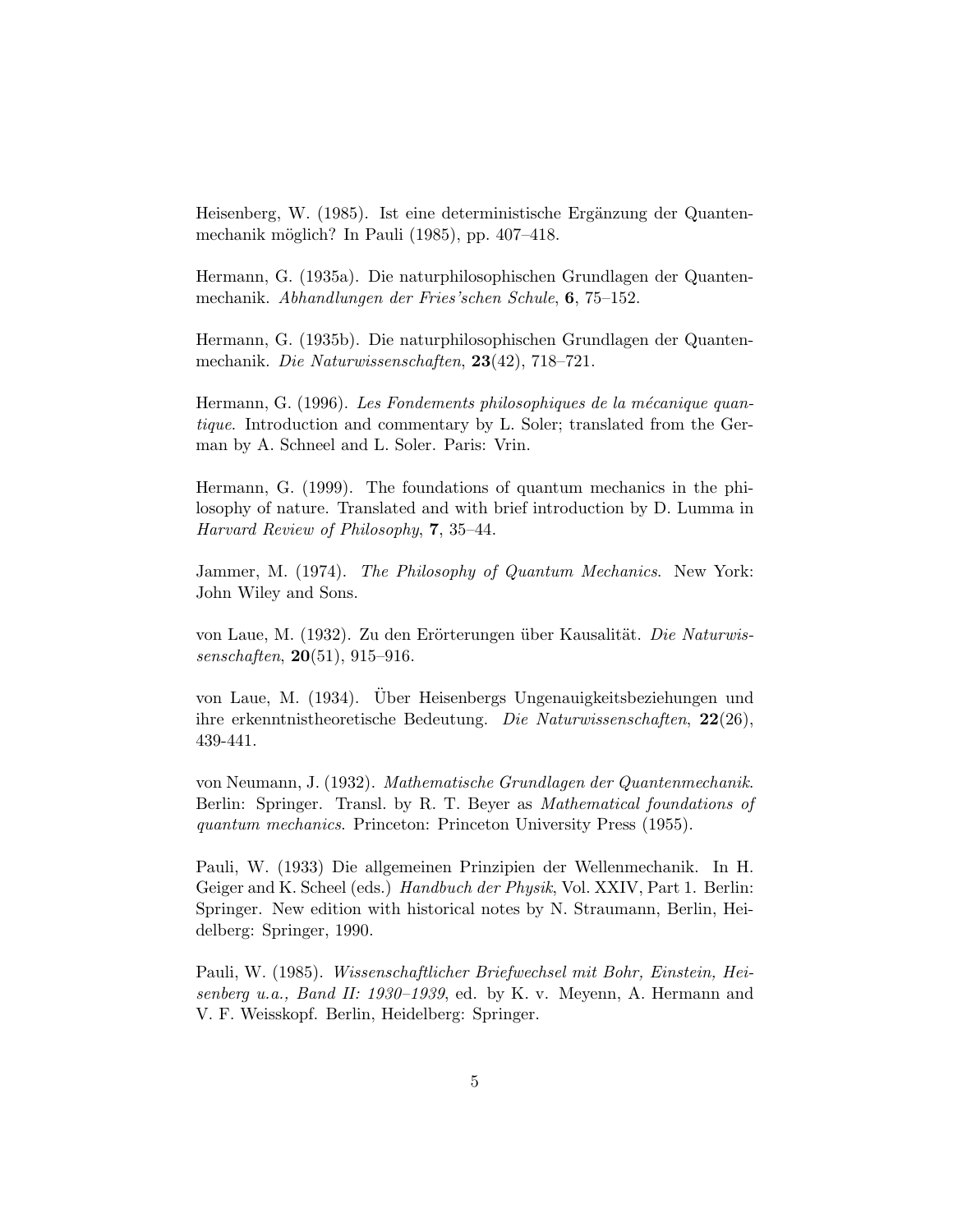Schrödinger, E. (1934). Über die Unanwendbarkeit der Geometrie im Kleinen. Die Naturwissenschaften, 22(31), 518–520.

Seevinck, M. (no date). Translation into English of G. Hermann (1935a), section 7, 'Der Zirkel in Neumanns Beweis'. Available at http://www.phys.uu.nl/igg/seevinck/trans.pdf .

Soler, L. (2009). The convergence of transcendental philosophy and quantum physics: Grete Henry-Hermann's 1935 pioneering proposal. In M. Bitbol, P. Kerszberg, and J. Petitot (eds.), Constituting objectivity: Transcendental perspectives on modern physics. The Western Ontario series in philosophy of science, Vol. 74. Berlin: Springer, pp. 329–346.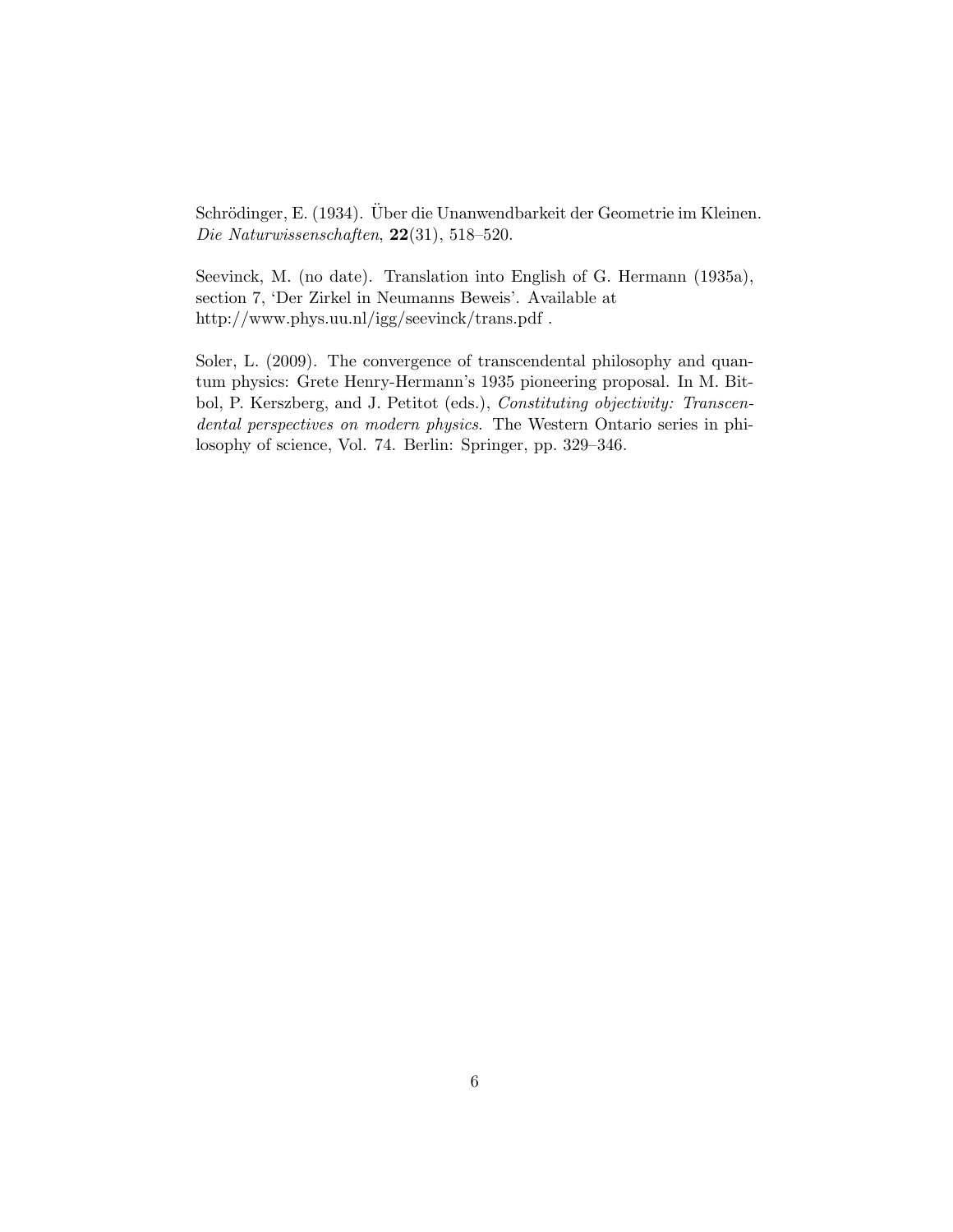# W. Heisenberg: Is a deterministic completion of quantum mechanics possible?

The laws of quantum mechanics contain in many cases statements about the probability for a definite event taking place. Although this statistical character of quantum mechanics is intimately connected to the general features of the description of nature investigated by Bohr<sup>6</sup> that have come to light in atomic physics and are described by the concept of 'complementarity', yet, in discussions on<sup>7</sup> atomic theory the question is raised again and again whether quantum mechanics might not be amended later to a deterministic theory through new physical results.<sup>8</sup> It is natural to consider quantum mechanics at first to be an incomplete description of nature; for it seems to follow from entirely general principles that wherever an exact prediction of what happens in the future has not succeeded, this failure should be seen as signalling the presence of a problem that is yet unsolved and will need to be solved in the future. An argument of this kind, in light of the experimental success of quantum mechanics, assumes in general that quantum mechanics gives a correct description of nature. However, it ties this assumption to the hope that later research will bring to light a hitherto hidden network of causal connections behind the statistical connections of quantum mechanics – rather like the way classical mechanics is hidden behind the temperature and entropy concepts of thermodynamics. These causal connections need not refer at all to anschaulich classical variables of physical systems. Rather, it is inferred from the validity of the indeterminacy relations that classical concepts allow no adequate description of atomic phenomena, that therefore one needs to develop new concepts to be perhaps associated with hitherto unknown physical properties of atomic systems. For instance, apart from the physical properties that are exhaustively specified by determining its stationary state, the nucleus of the radium atom could, say, possess still other hitherto unknown physical properties, knowledge of which would make possible an exact prediction of the time of radioactive decay. The following considerations are meant to show under very general assumptions that such a deterministic completion of quantum mechanics is impossible, thus that one might maintain the hope for a description of nature that is determinis-

<sup>&</sup>lt;sup>6</sup>N. Bohr, Solvay Conference 1927; Naturwiss. **16**, 245 (1928); Atomtheorie und Naturbeschreibung. Berlin 1931; Faraday-lecture, Journ. of the Chem. Soc. 1932. p. 349; Lys og liv, Natur. Verden 17, 49 (193[3]). Phys. Rev. Forthcoming [presumably (1935)].  $7$ [über/um]

 ${}^{8}E.g., M. v. Laue, *Naturw.* 20, 115 (1932); *Naturwiss.* 22, 439 (1934); E. Schrödinger,$ Naturwiss. 22, 518 (1934); A. Einstein [et al.], Phys. Rev. 47, 777 (1935).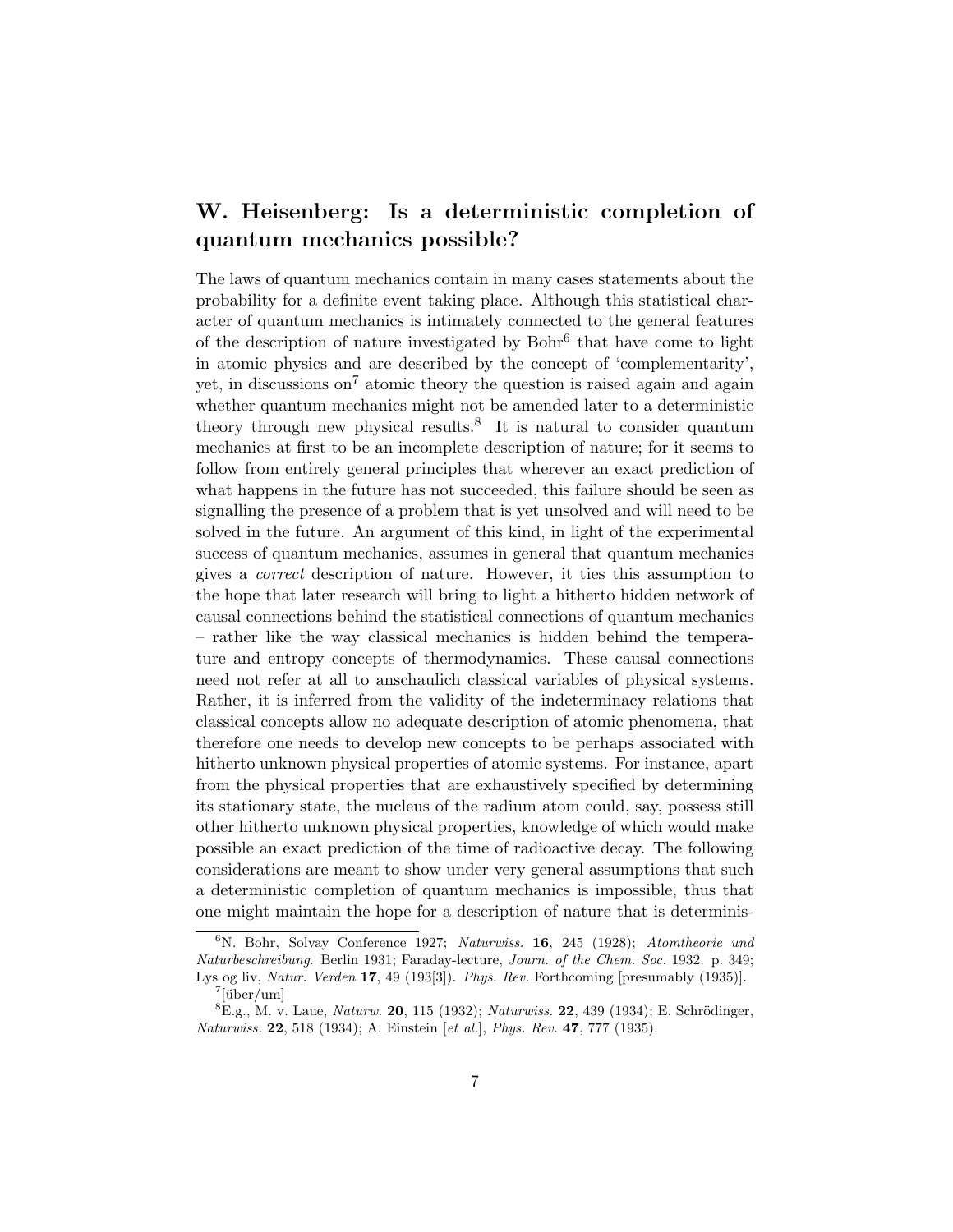tic in the traditional sense only if one chose to consider the most important experimental successes of quantum mechanics to be accidental. The essential content of the following trains of thought is already to be found in the earliest discussions of the fundamental interpretation of quantum mechanics;<sup>9</sup> presenting it anew is perhaps nonetheless justified by the criticism of quantum mechanics repeatedly expressed in the most recent literature.

§1. Quantum mechanics represents a physical system by a wavefunction in a configuration space whose number of dimensions is determined by the number of degrees of freedom of the system in question. The square of the absolute value of the wavefunction at a specific point of this space gives the probability that the anschaulich physical quantities denoted by the coordinates of the space take on the specific values corresponding to that point, if the system is observed with regard to these values. The formalism of quantum mechanics is thus based on the assumption that a physical system can be represented by classical-anschaulich variables, and that, as in classical theory, there can be an objective sense independent of the processes of observation in speaking of the actual value of a specific physical quantity, e.g. of the 'position of the electron'.

The quantum mechanical way of describing nature thus begins with a peculiar rift: on the one hand, one proceeds from the assumption that the task of physics is the description and synthesis in terms of laws of anschaulich,objective processes in space and time; on the other hand, one uses for the mathematical description of physical processes these wavefunctions<sup>10</sup> in multi-dimensional configuration spaces, which in no way can be seen simply as representatives of the objective happening in space and time, as can, say, the coordinates of a point-mass in classical mechanics. This rift manifests itself in an arbitrariness in the application of quantum mechanics: should only the atomic system to be observed be represented by a wavefunction, and the devices used for  $its^{11}$  observation be treated according to the laws of classical physics, or should also the devices be represented by wavefunctions according to the laws of quantum mechanics, where in the end only the observation of the measuring device, say, the observation of

 $9^9$ N. Bohr, *l.c.*; W. Heisenberg, Z. Phys. 43, 172 (1927). Cf. also W. Heisenberg: *Die* physikalischen Prinzipien der Quantentheorie. Leipzig 1930; J. v. Neumann: Mathematische Grundlagen der Quantenmechanik. Berlin 1932; W. Pauli: Die allgemeinen Prinzipien der Wellenmechanik. Handbuch der Physik, Vol. 24, 1st Part. Berlin 1933.

<sup>10</sup>[Wellenfunktionen/Wellenfunktion]

 $11$ [seiner/dieser]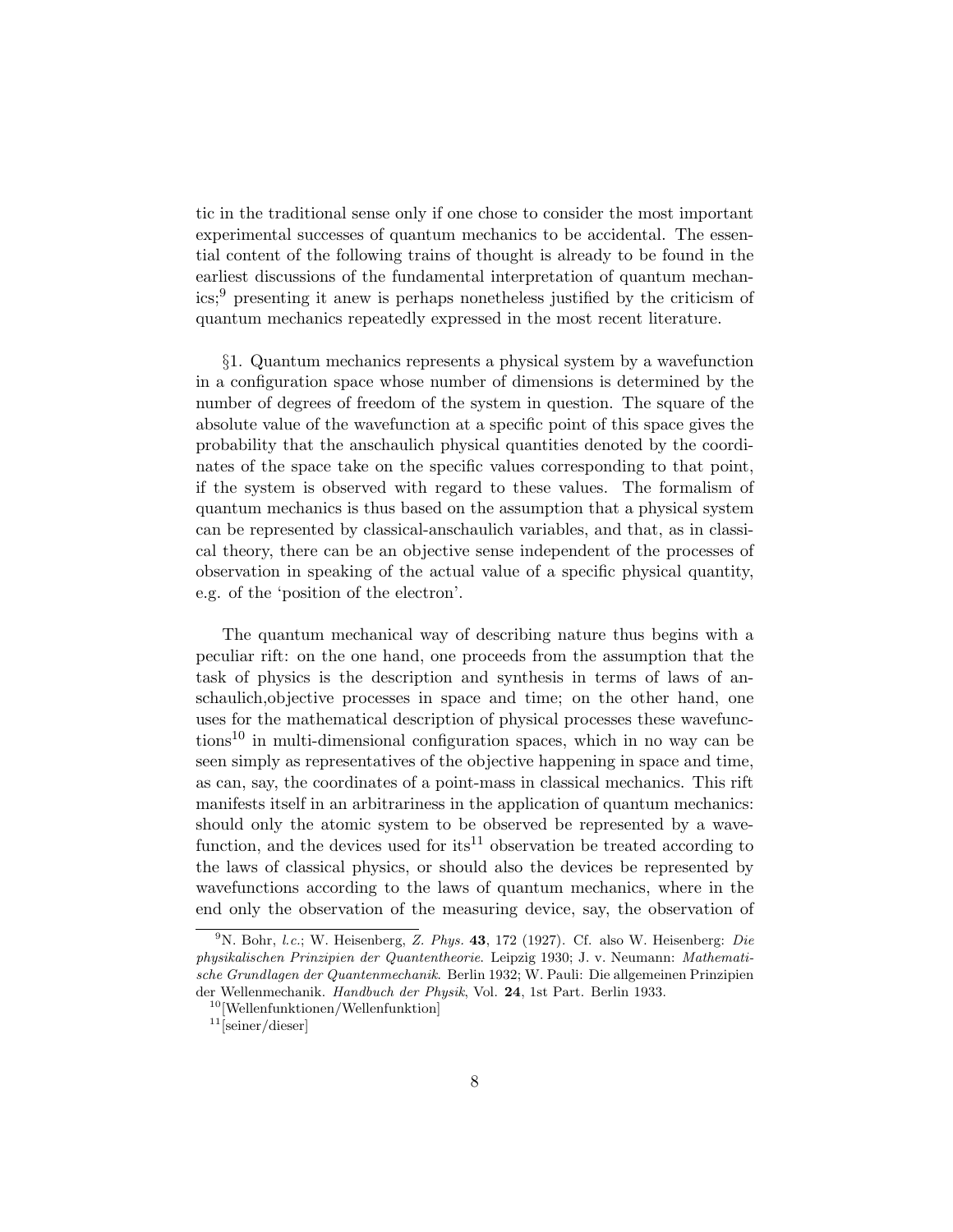a line on a photographic plate, is taken to be a classical-anschaulich process? At what place should one draw the cut between the description by wavefunctions and the classical-anschaulich description?

The answer to this question is: the quantum mechanical predictions about the outcome of an arbitrary experiment are independent of the location of the cut just<sup>12</sup> discussed. Since this theorem is of crucial importance for the internal coherence [für den inneren Zusammenhang] of quantum mechanics, its<sup>13</sup> proof shall be given here in detail.

Let an atomic system A be given, from which information reaches the observer by means of the measuring devices  $B, C$ , etc. The systems  $B, C$ ... should be capable of being regarded as measuring devices in the sense of classical physics, i.e. from a specific reaction, say, of system  $C$ , it should be possible to infer univocally to a reaction of system  $B$ , and from<sup>14</sup> this to a specific behaviour of A.

#### Atomic System  $A \to B \to C \to \dots \to \text{Observe}.$

For this to be possible, a certain physical interaction between the systems A, B, C, etc., must be present. For example, it could be that the interaction energy between A and B is non-zero only when the coordinates  $q_A$  of system A possess the quite specific values  $q'_A$ . From the occurrence of a reaction in B one could then infer that the coordinates of A have in fact assumed these particular values  $q'_A$ . Let us make this special assumption about the interaction energy between  $A$  and  $B$ , since the essential content of the proof to be carried out can already be made clear in this special case.

A physical process taking place in system A can, on the one hand, be described by the time-dependent wavefunction  $\psi_A(q_A, t)$  of system A.  $|\psi_A(q'_A, t')|^2$  gives then the probability that at time  $t = t'$ , the<sup>15</sup> coordinates  $q_A$  assume the values  $q'_A$ . One will thus assume with probability  $|\psi_A(q'_A, t')|^2$ (up to a constant factor depending on the sensitivity of the measuring instruments) that the measuring devices react when the interaction between A and B is switched on at time  $t'$ . To the measuring instruments  $B, C$ , etc., one applies in this treatment just the laws of classical physics.

 $12$ [eben/oben]

 $13$ [sein/mein]

 $\rm{^{14}[aus/von]}$ 

<sup>&</sup>lt;sup>15</sup>[Missing 'die' in the transcription.]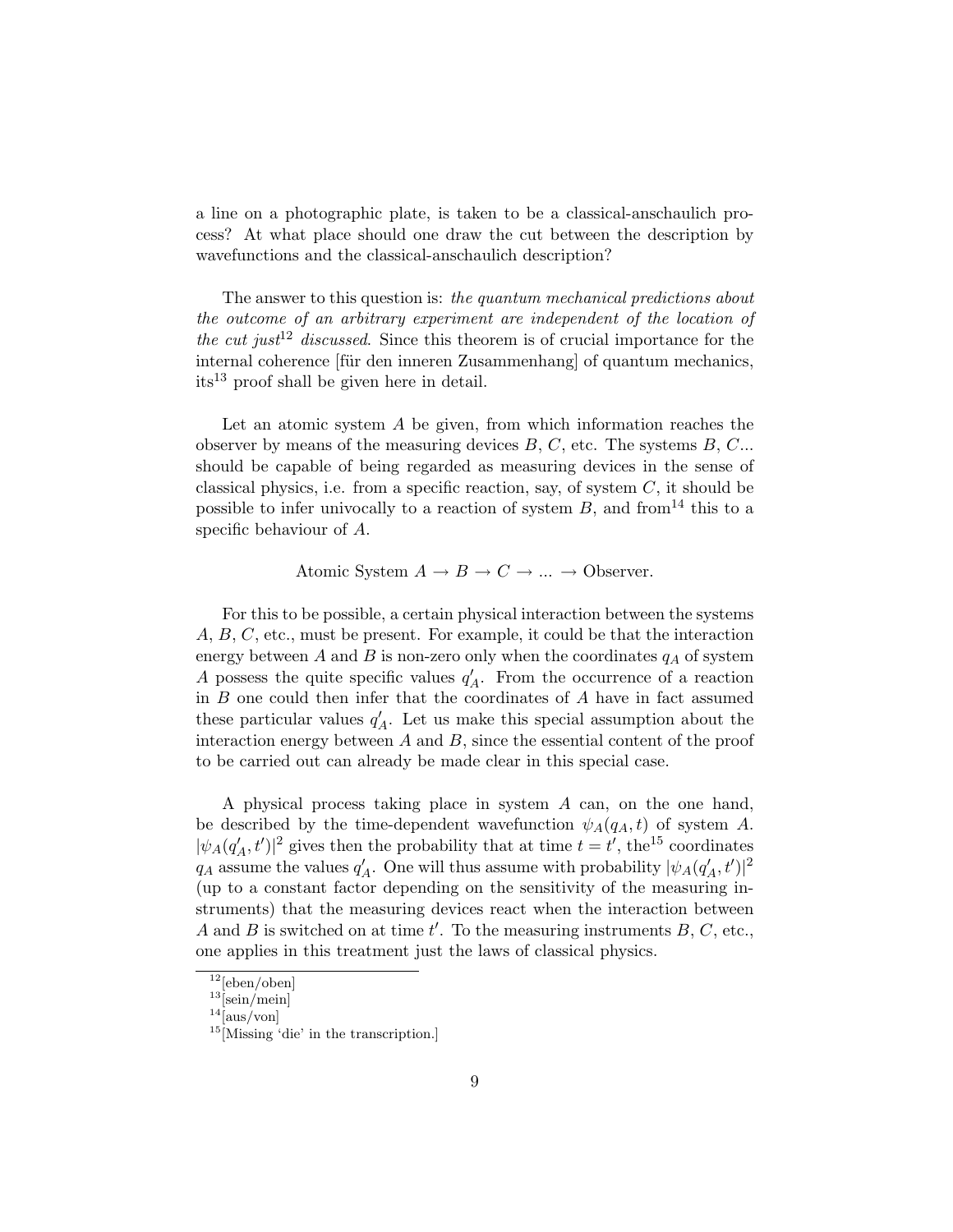But on the other hand, one can incorporate also system  $B$  into the quantum mechanical formalism by starting with a wavefunction<sup>16</sup> for the total system  $A + B$ . From this wavefunction, the probability that system B reacts can then be inferred, and it is to be proved that this probability, up to a constant factor, is again given by  $|\psi_A(q'_A, t')|^2$ .

Before switching on the interaction between  $A$  and  $B$ , the wavefunction of system  $A+B$  is given by the product  $\psi_A(q_A, t) \cdot \psi_B(q_B, t)$ , where  $\psi_B(q_B, t)$ represents the state of system  $B$  before the onset of the reaction. We now separate the Hamiltonian function of the total system  $A + B$  into the three parts  $H_A$ ,  $H_B$  and  $H_{AB}$ , the first two of which refer to the systems A and B, while  $H_{AB}$  denotes the interaction between A and B, which differs from zero only at the point  $q_A = q'_A$  and becomes effective only from time  $t = t'$ . The Schrödinger equation of the system  $A + B$  then reads<sup>17</sup>

$$
\left(\frac{\hbar}{i}\frac{\partial}{\partial t} + H_A + H_B\right)\psi(q_A, q_B, t) = -H_{AB}\psi(q_A, q_B, t) . \tag{1}
$$

If one is interested only in the behaviour of the system shortly after time  $t = t'$ , one can substitute for  $\psi(q_A, q_B, t)$  on the right-hand side of this equation the 'undisturbed' value  $\psi_A(q_A, t')\psi_B(q_B, t')$ . Further, since the interaction energy  $H_{AB}$  differs from zero only at the point  $q_A = q'_A$ , the right-hand side can be replaced by  $H_{AB} \psi_A(q'_A, t') \psi_B(q_B, t')$ . From this it transpires that the solution of the Schrödinger equation for times shortly after  $t = t'$  can be represented in the form

$$
\psi(q_A,q_B,t) = \psi_A(q_A,t)\,\psi_B(q_B,t) + \psi_A(q_A',t')\,\varphi(q_A,q_B,t,t')\;,
$$

where the function  $\varphi(q_A, q_B, t, t')$  no longer depends on the behaviour of system  $A$  before time  $t'$ . The probability that system  $B$  has undergone a reaction, that it is therefore no longer in the initial state represented by  $\psi_B(q_B, t)$ , is given by the deviation of the wavefunction from  $\psi_A(q_A, t) \psi_B(q_B, t)$ , and thus, according to the rules of quantum mechanics, essentially given by

$$
\int dq_A dq_B |\psi_A(q'_A, t') \varphi(q_A, q_B, t, t')|^2
$$
  
=  $|\psi_A(q'_A, t')|^2 \int dq_A dq_B |\varphi(q_A, q_B, t, t')|^2$ .

Thus this<sup>18</sup> probability turns out to be proportional to  $|\psi_A(q'_A, t')|^2$  also ac-

<sup>&</sup>lt;sup>16</sup>[Wellenfunktion/Zahlenfunktion]

 $17[h/h]$  in the equation

<sup>18</sup>[Diese/Die]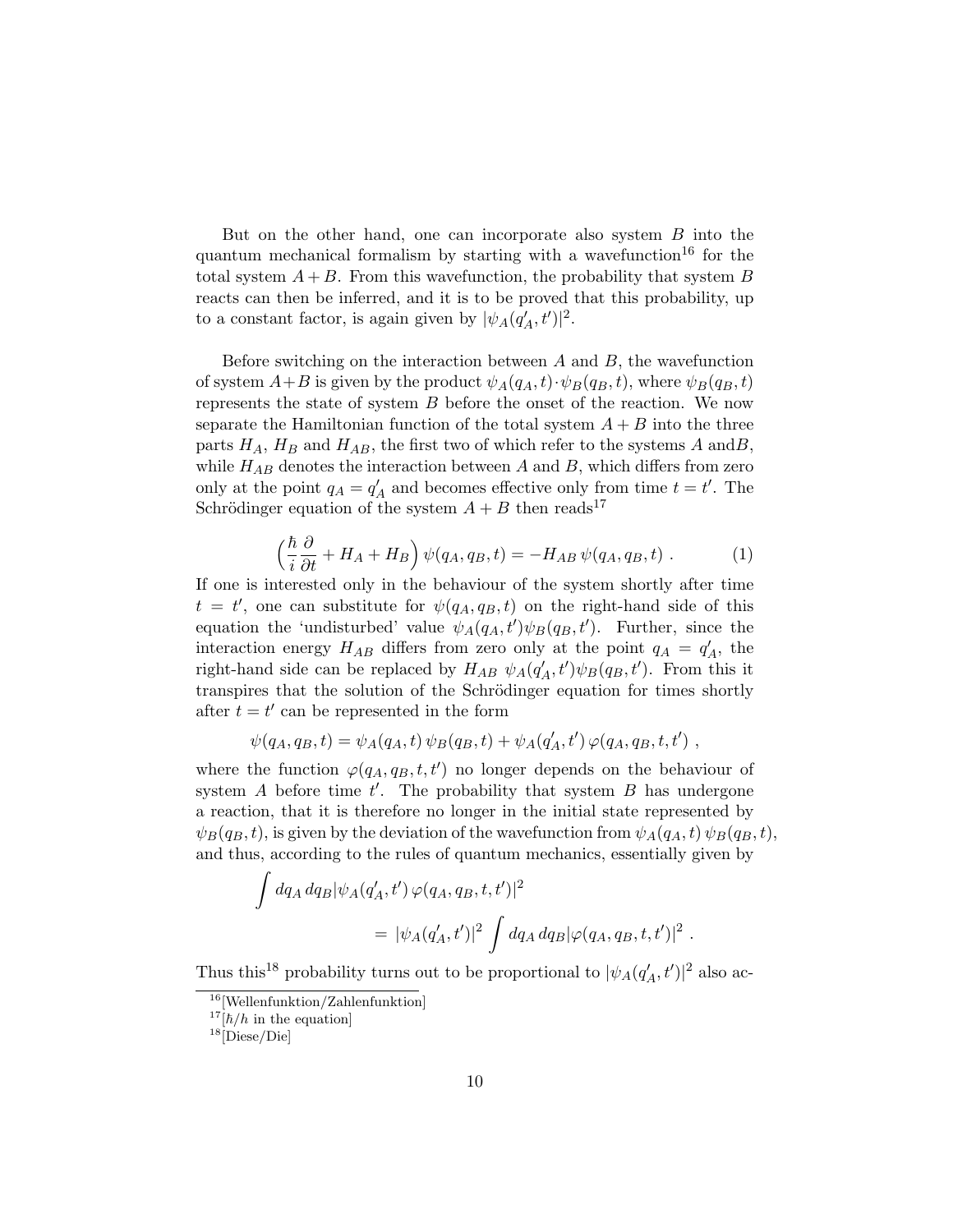cording to this second method of calculation, where the remaining constant factor depends only on system  $B$  and its interaction with  $A$ , but not on the prior history of system A. One could, in the same way, incorporate also system C into the quantum mechanical formalism, and one would arrive at the same end result by very similar calculations. For the prediction of a given physical event, it is thus indeed indifferent at which place one draws the cut between the classical and quantum mechanical treatment.

The content of this proof can be presented in a somewhat more general form as follows. System  $B$  is meant to function as the measuring device for the coordinates  $q_A$  of A. For this it is necessary that, when the interaction between A and B is switched on, a specific value  $q'_A$  corresponds to some specific reaction in  $B$ , e.g. the transition of the coordinate  $q_B$  from the value  $q_B'$  to the value  $q_B''$ . In the language of wave mechanics, this means: when the interaction is switched on, the evolution of the specific solution to the Schrödinger equation with the wavefunction initially differing from zero only in the neighbourhood of  $q'_A$  and  $q'_B$ , is such that <sup>19</sup> the projection of the wave packet onto the space of the  $q_B$  describes a motion from  $q_B'$  to  $q_B''$ . This is (in this example) the necessary condition for B being a measuring device. Now, before switching on, thus as long as the systems are still independent, the wavefunction is given by the product of the wavefunctions of the subsystems. One can track the temporal evolution of the total wavefunction<sup>20</sup> most easily by constructing it as a superposition of the wave packets just<sup>21</sup> described. The total wavefunction then appears (for a short time after switching on the interaction) as a product of two factors, one of which is given by the wavefunction of the system A to be observed at the time when the interaction is switched on, while the other represents the reaction of the measuring device  $B$ . From this follows again the result<sup>22</sup> discussed above. The most essential properties of the quantum mechanical formalism<sup>23</sup> this proof relies on are: first, the fact that any enlargement of the physical system one is describing is represented by an increase in the number of dimensions of the configuration space; second, the possibility of obtaining new solutions through superposition of different solutions to the Schrödinger equation. In addition, in the quantum mechanical representa-

 $19$ [so, dass/so daß]

 $20$ [Gesamtwellenfunktion/Gesamtwellenfunktionen]

 $21$ [eben/etwa]

 $22$ [Ergebnis/System]

 $^{23}\!$ des quantenmechanischen Formalismus/der Quantenmechanik den Formalismus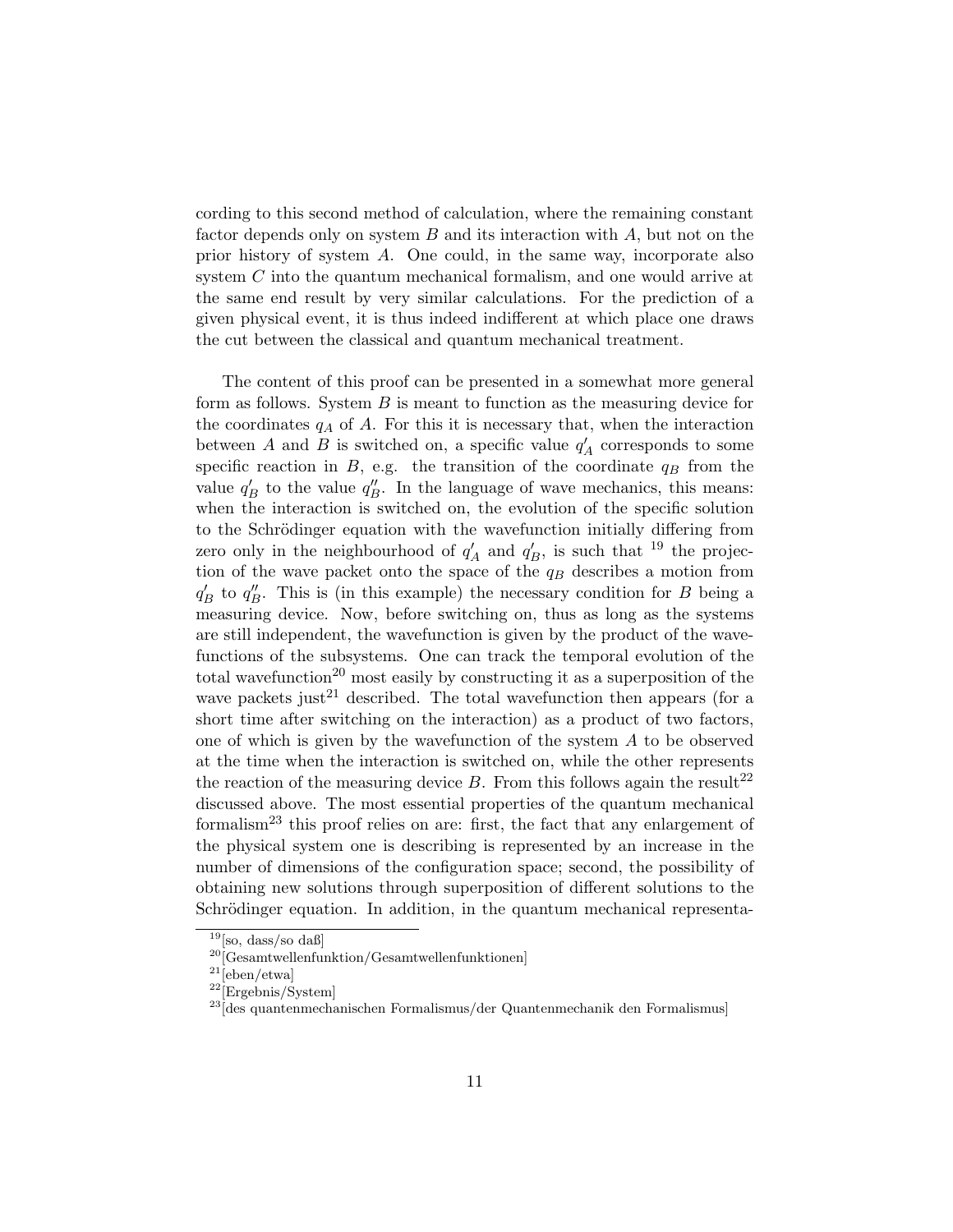tion of the measuring device we have relied on the known<sup>24</sup> relation between geometrical optics and wave optics. However, it follows from this that the classical-theoretical causal connections that are employed in the measuring devices can be reproduced in quantum mechanics only to the degree of precision to which the anschaulich classical variables of the measuring devices can be represented in the wave picture. However, in all practical cases the fundamental indeterminacy brought about in this way by the indeterminacy relations in the formulation of those causal connections is much smaller than the practical uncertainty that must be allowed for in every measuring device, even the best. Devices in which the said fundamental uncertainty plays a larger role would not be capable of being regarded as measuring devices in the ordinary sense, and of being treated according to classical theory.<sup>25</sup> The claim made earlier, that it is indifferent at which location the cut between the parts of the system to be treated quantum mechanically<sup>26</sup> and the classical measuring devices should be drawn, should thus be made more precise in the sense that this cut may indeed be shifted arbitrarily far in the direction of the observer in the region that is otherwise described according to the laws of classical physics; but that this cut cannot be shifted arbitrarily in the direction of the atomic system. Rather, there are physical systems – and all atomic systems belong among these – that the classical concepts are unsuitable to describe, and whose behaviour can therefore be expressed correctly only in the language of wavefunctions.

Wave mechanics is capable of reproducing classical causal connections in the sense just discussed only because its formalism – exactly like that of classical mechanics – itself contains univocal connections [in sich eindeutig zusammenhängt, in its formalism, the temporal evolution of the wavefunction can be inferred univocally from the initial values of this function with the help of the Schrödinger equation. The statistical element enters quantum mechanical statements only through the 'cut', where the partly un-

 $\sqrt[24]{\text{6}}$ bekannt/bestimmt]

<sup>&</sup>lt;sup>25</sup>[Marked 'Anm.' in the manuscript, but part of the main text in the transcription:] At this point, attention must be drawn also to a third category of measuring devices, which employ univocal causal connections that, however, cannot be followed in detail within classical theory. As an example, one can take the devices with which one detects the presence of neutrons in a specific position by generating artificial radioactivity. The physical processes that take place between the capture of the neutron and the creation and emission of the electron cannot be described in the framework of classical theory. Nevertheless, we have here a measuring device that allows for univocal inferences and can for instance play the role of system  $B$  in the proof we have discussed.

 $26$ [den quantenmechanisch zu behandelnden/dem quanten-mechanisch zu behandelnden]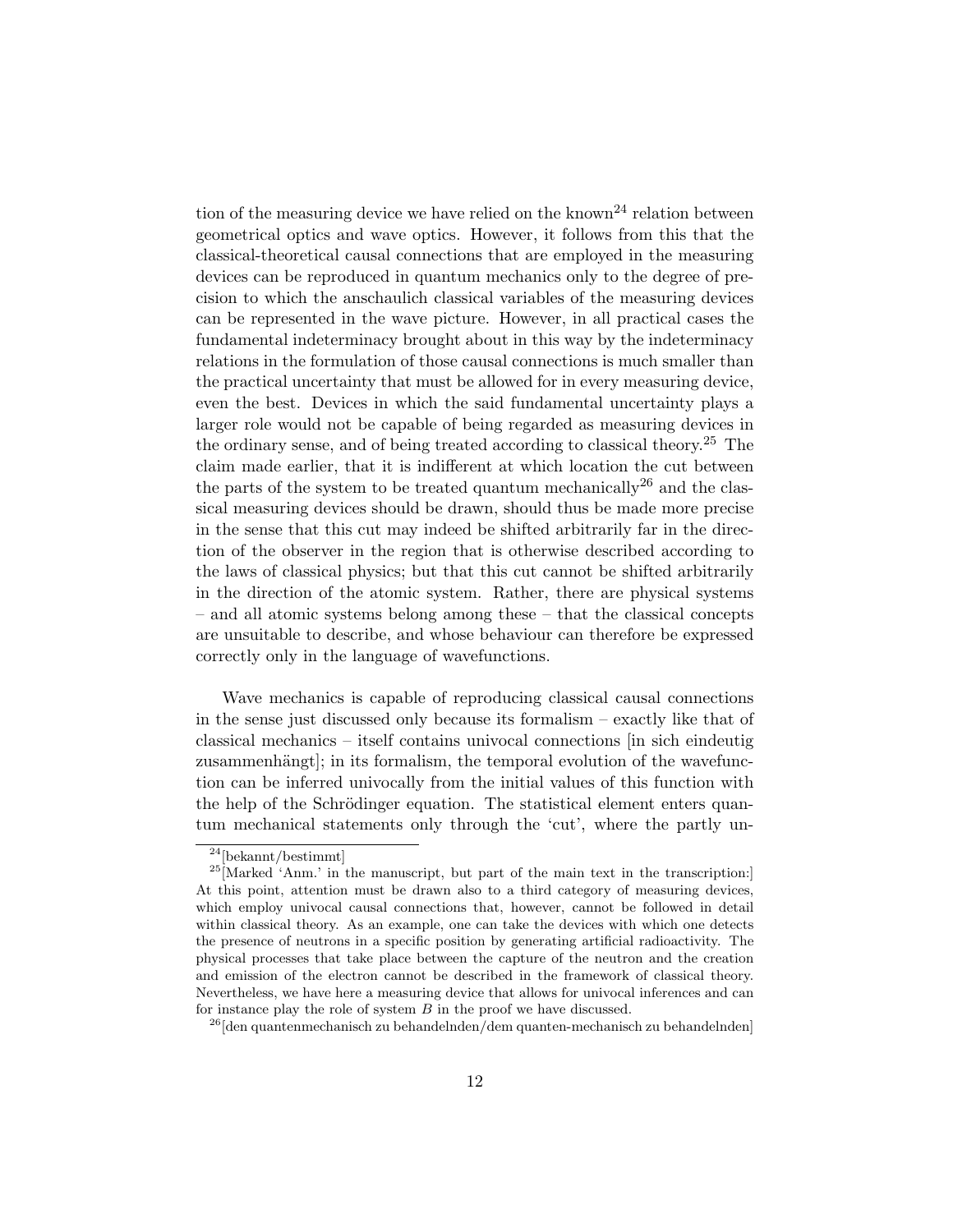controllable<sup>27</sup> disturbance necessarily tied to every observation can be held responsible for the appearance of statistical connections.

§2. After these preliminaries we return to the question posed at the beginning, whether the statistical predictions of quantum mechanics are capable of a deterministic completion. We shall thus investigate the assumption that the physical systems about which quantum mechanics makes statistical statements are bearers of hitherto unknown physical properties that determine univocally the behaviour hitherto known only statistically. For example, let the nucleus of the radium atom possess, apart from the properties that are fixed by the knowledge of its stationary state, still other hitherto unknown properties whose knowledge makes possible an exact prediction of when the atomic nucleus will emit an  $\alpha$ -particle. And we assume specifically: this statement should hold independently of the means of observation that are used to detect the  $\alpha$ -particle.<sup>28</sup>

One might at first be tempted to drop this last special assumption, and consider that the radioactive emission may also depend on the properties of the means of observation. But this gain in generality is only apparent. For instance, one could count as part of the system to be observed the counter device and the photographic plate that bf instead of: which registers the events [ihre Anschläge]. Then the question of the blackening of the plate replaces the question of the emission of the  $\alpha$ -particle. And here, one is surely forced to assume that whether or not the blackening of the plate occurs is entirely independent of how the observer later takes a look at the plate. For our description of nature is based in the end on the assumption that one can speak of objective events in space and time. It would be altogether impossible to speak of the correctness of the predictions of any theory if one did not assume that the occurrence of a particular event is an objective fact that does not depend on our observation of this event. Classical physics defines the domain<sup>29</sup> within which we can objectify our perceptions unproblematically. – If one considers the blackening of a photographic plate to be an objective fact in this way, then there is actually no further reason not to consider also the emission of an  $\alpha$ -particle to be an objective fact; except, that is, if at some place between the macroscopic and the microscopic events one assumes there is a discontinuity for which not the slightest indications

<sup>&</sup>lt;sup>27</sup>[teilweise unkontrollierbare/teilweise nur kontrollierbare]

<sup>&</sup>lt;sup>28</sup>[des α-Teilchens/der α-Teilchen]

<sup>29</sup>[Bereich/Beweis]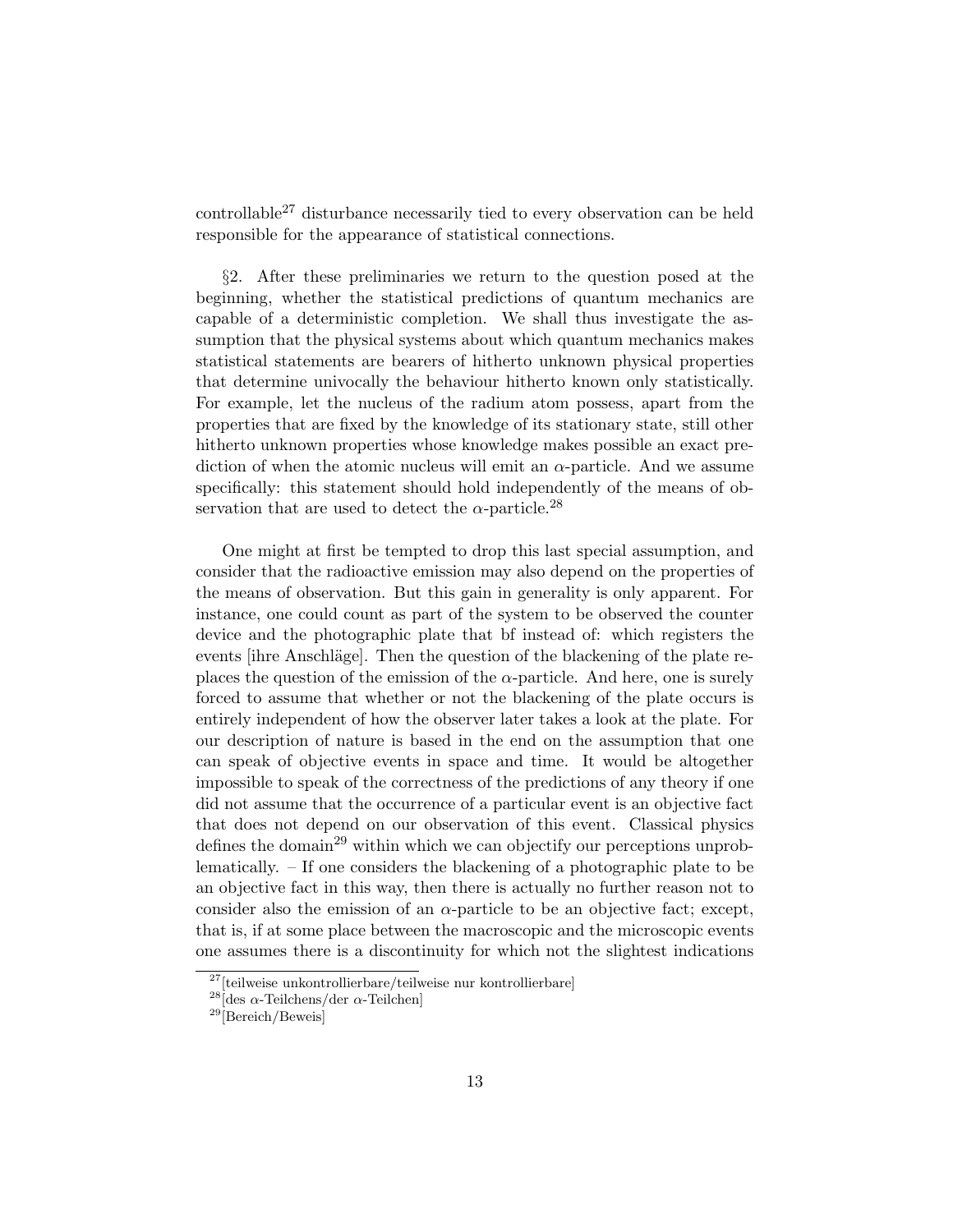are present either in experience or in the quantum mechanical formalism.

Accordingly, we must discuss the special assumption that a physical system, for which quantum mechanics allows one to predict only  $30$  the probability for the occurrence of a specific event, possesses still other hitherto unknown properties, knowledge of which would make precise statements possible about the occurrence of this event – *independently* of how the occurrence of the event is observed. It shall now be shown that this assumption runs into contradiction with the statements of quantum mechanics. And in fact not just with the statistical statements of quantum mechanics; this would not be surprising, for the observation of the hitherto<sup>31</sup> unknown properties could make it possible to select specific systems from a quantum mechanical ensemble, and one cannot expect that the same statistics hold for individual systems selected according to specific points of view as for the ensemble. Rather, the said assumption also comes into contradiction with specific statements of quantum mechanics.

The reason for this contradiction lies in the already discussed fact that the formalism of quantum mechanics itself establishes a univocal connection between the quantities that it relates to each other, and that the quantum mechanical statements acquire their statistical character only because at the location separating the observer with his devices from the system to be observed, a fundamentally  $32$  uncontrollable disturbance of the system by the means of observation prevents us from following the causal connections. Let us thus place<sup>33</sup> the cut in the above discussed scenario between, say, the atomic system  $A$  and the device  $B$ . Then we would have to ascribe to system A hitherto unknown properties that complement with specific statements the statistical statements that are to be made about A according to quantum mechanics. But now there is no reason within the framework of quantum mechanics for not also placing the cut between systems  $B$  and  $C$  rather than between  $A$  and  $B$ . Then the systems  $A$  and  $B$  are univocally connected in the formalism of quantum mechanics, and every statement about A not already contained in this univocal connection can run into contradiction with what this connection implies.

In detail, the contradiction arises in the following way: on the one hand,

 $30$ [nur/und]

 $31$ [bisher/beiden]

<sup>32</sup>[prinzipiell/prinzipielle]

<sup>33</sup>[Legen wir also/Leben wir also]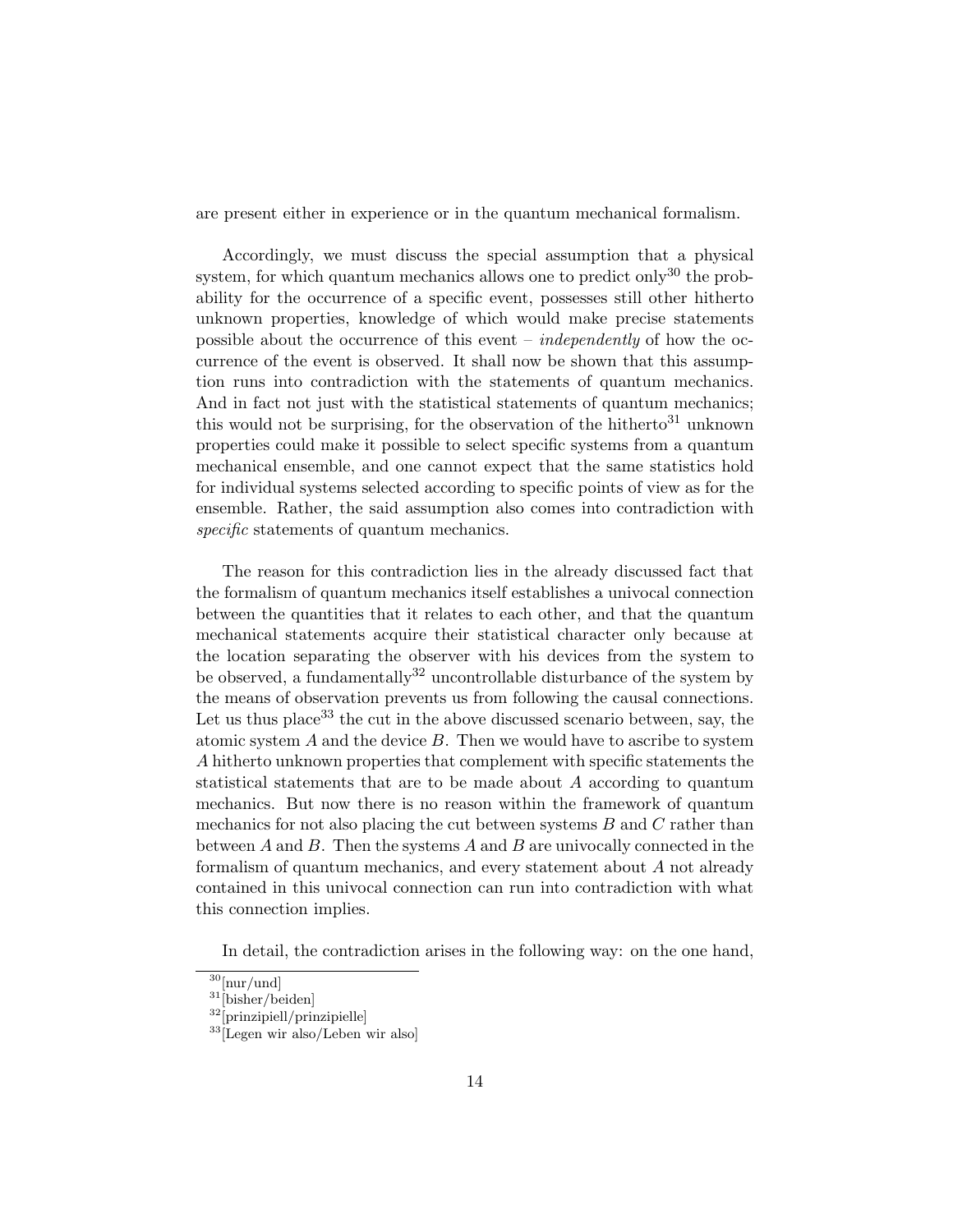it is meant to follow from the knowledge of the hitherto hidden physical properties of system A, that A in its interaction with<sup>34</sup> any physical system, thus in particular with B, reacts as if the coordinate  $q_A$  had the value  $q'_A$ . But on the other hand  $B$  can be so chosen that according to quantum mechanics its reaction to A proceeds differently. For instance (as opposed to the above discussed example)  $B$  can measure a property of  $A$  complementary to  $q_A$ . Then the possibility of a reaction of system  $B$ , as determined by quantum mechanics, rests precisely on the freedom that still obtains in the value of  $q_A$ ; thus B's reaction to A is different to what would follow from the coordinate  $q_A$  having the value  $q'_A$ . More generally:<sup>35</sup> the quantum mechanical formalism that is applied to the total system  $A+B$  contains no freedom whatsoever, and leaves no place for additional assumptions regarding the effect of  $A$  on  $B$ ; just as little as the mathematical framework of classical mechanics would. There would be room for complementing the quantum mechanical statements only at the location of the cut; but this location cannot be determined physically, indeed, it is precisely the arbitrariness in the choice of the location of the cut that is crucial for the application of quantum mechanics. Any hitherto unknown physical properties, which would then be necessarily tied to their specific physical system, are thus fundamentally unsuitable for complementing the quantum mechanical statements.

One can easily illustrate this state of affairs with the above mentioned example of the radioactive atomic nucleus. The  $\alpha$ -particles leave the atomic nucleus with an energy that is fixed up to quantities of the order  $\hbar/T$ , if one takes T to be the average decay time of the atomic nucleus. One can let this  $\alpha$ -radiation impinge on a diffraction grating of very high resolution, and according to the laws of quantum mechanics, one can be certain that (if the decay time is not too short) the  $\alpha$ -radiation is reflected by the grating only in one of the extraordinarily sharply determined directions that according to the laws of interference correspond to the de Broglie wavelength of the  $\alpha$ rays. Now, if there were hitherto unknown physical properties of the atomic nucleus allowing one to predict in which direction and at what moment the  $\alpha$ -particle is emitted, then one could calculate what part of the diffraction grating is hit by the  $\alpha$ -particle, and when it is hit. The direction of reflection of the  $\alpha$ -particle could then (up to negligibly small corrections) only depend on the properties, at the time of the impact, of that part of the grating that is hit, because whatever the interaction, the  $\alpha$ -particle ought to be found at

 $34$ [Spurious 'B' in the transcription.]

<sup>35</sup>['Allgemeiner:' missing in the transcription.]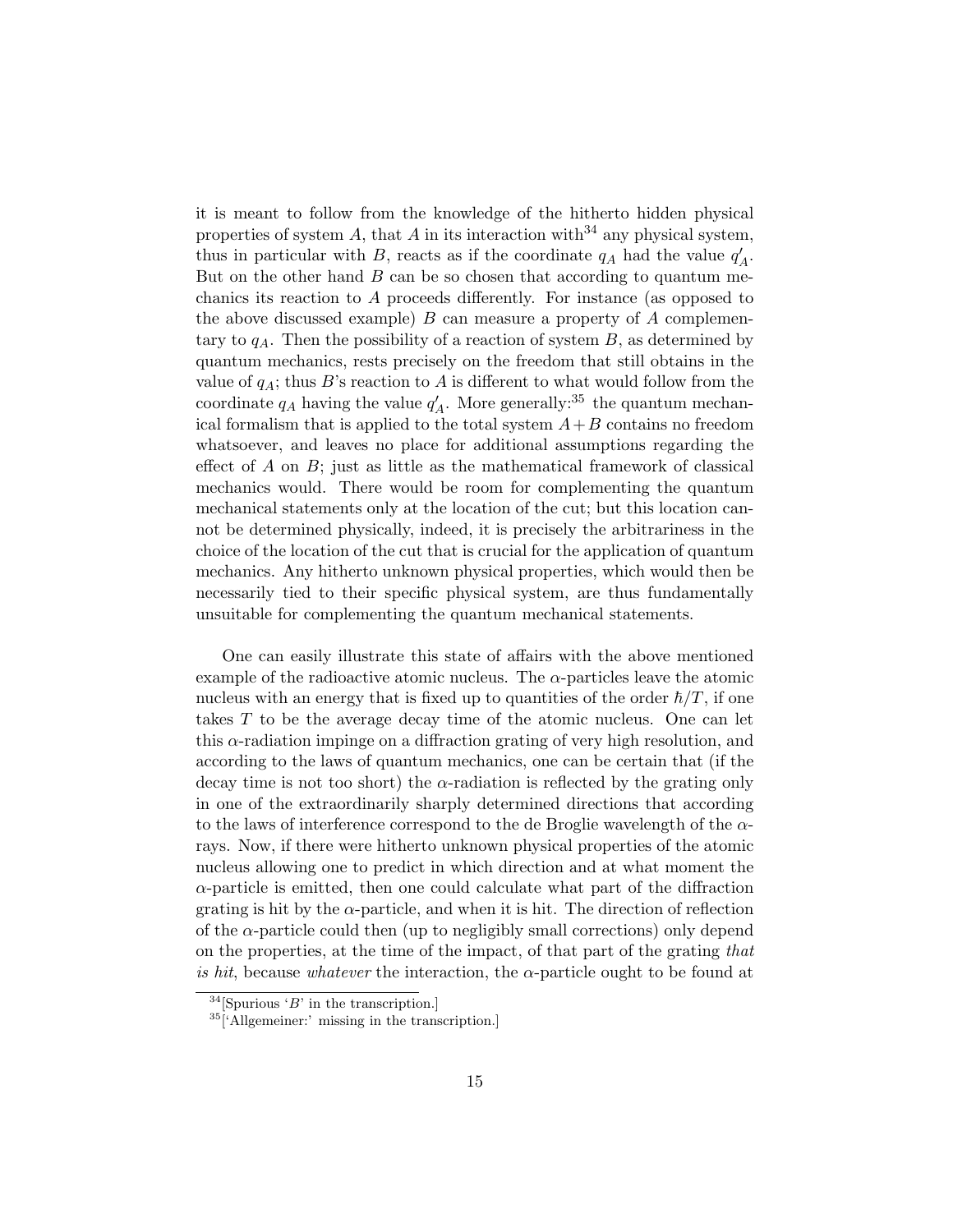the predicted<sup>36</sup> position in question – that was the assumption made above –, thus it cannot interact with the distant parts of the grating. On the other hand, according to quantum mechanics, it is precisely the distant parts of the grating that are crucial in determining the direction of reflection. Thus a contradiction arises. If one replaces the radioactive atomic nucleus in the above discussed example with a sodium atom emitting light belonging to the D-line, one recognises immediately that this contradiction does not arise only in thought experiments that are hard to verify. A definite prediction of the position at which the light quantum hits the diffraction grating would be in contradiction with the occurrence of a sharp diffraction phenomenon.

However, the strength of this example  $37$  rests crucially on the assumption that the localisation of an  $\alpha$ -particle or light quantum applies to every kind of interaction, that one can thus speak of the location of the  $\alpha$ -particle with the same right as of the location of a macroscopic object. If one does not accept this, then one should apply the same argument to a system for which there can be no doubt about the applicability of classical anschaulich concepts, thus one should include a part of the macroscopic measuring devices  $38$  in the system.

With this argument one can also counter the objection that inferences to the statistical character of atomic physics are not conclusive, because the concepts there used of corpuscle and wave, light quantum and field are in fact unsuitable for describing the physical conditions, and therefore will have to be replaced later by other conceptions. This objection overlooks that in the end the application of the quantum mechanical formalism does not require at all the use of these concepts, thus also that nothing is gained by eliminating these concepts. For quantum mechanics can always be treated such that part of the measuring devices can be counted as part of the system to be observed, and represented by wavefunctions. Then, the results of the quantum mechanical calculation include also anschaulich statements about such things as pointer positions, blackening of plates and the like, in the case of which one cannot doubt one is already using the correct concepts for describing the physical conditions. It is a crucial feature of quantum mechanics that its formalism allows us to link organically the physical domains that are in principle beyond the reach of our Anschauung with the

<sup>36</sup>[vorhergesagten/vorhergegangenen]

<sup>37</sup>[dieses Beispiels/dieser Beispiele]

<sup>38</sup>[der makroskopischen Messapparate/des makroskopischen Meßapparates]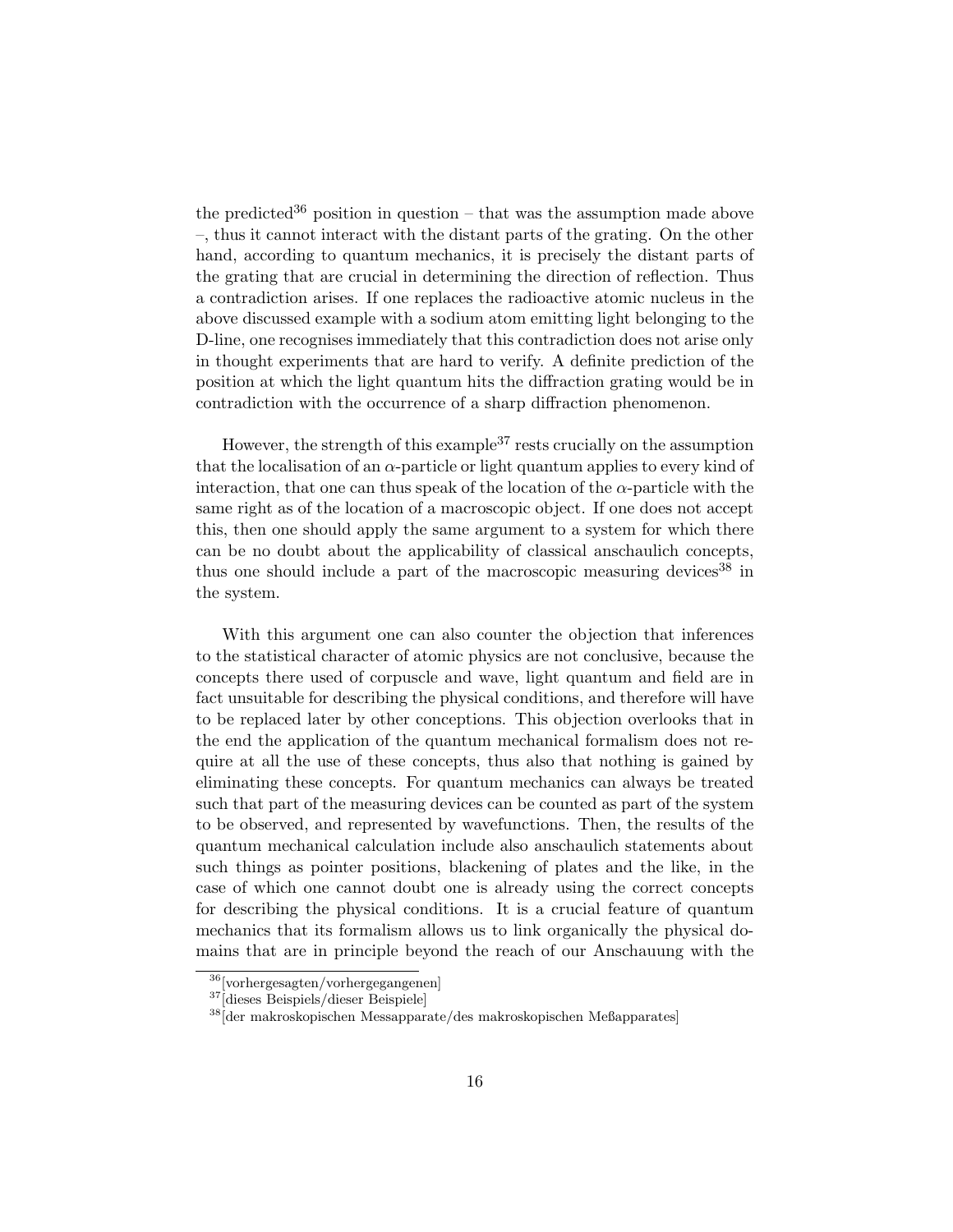macroscopic anschaulich domains, in such a way that the statements of the formalism can be unambiguously expressed through anschaulich concepts.

Of course, quantum mechanics expressly assumes, just as in the argument carried out here, that it is possible after all to objectify our percep $tions<sup>39</sup>$  at some point, i.e. to speak of things and processes. Classical physics proves that this is possible in a wide domain, and the whole of natural science rests upon this possibility.

§3. The question posed at the beginning, whether a deterministic completion of quantum mechanics is possible, is thus to be answered in the negative. If one wants to express the reasons put forward for this in a simple formula, then according to G. Hermann,  $40$  one can say that a deterministic completion of quantum mechanics is impossible for the reason that quantum mechanics already allows the complete specification of the causes for the occurrence of a definite measurement result. From this formulation the question immediately arises, which feature of nature – obviously overlooked by classical physics – is actually responsible for the fact that the formalism of quantum mechanics, itself containing univocal connections [in sich eindeutig zusammenhängend, is not sufficient for calculating in advance all measurement results, that therefore statistical connections appear at the location of the cut. One recognises this feature best from a simple example: in the classical theory one could say of a particle that it moves with a definite velocity at a definite position. If one wants to translate this statement (with the inherent unavoidable unsharpness) into quantum theory, then one will say that a wave packet in configuration space is moving with a definite velocity at a definite position. Thereby, however, the state is not yet uniquely fixed. Indeed, to fix it uniquely one must supply still further data about the size and form of the wave packet, for which there are altogether no analogies<sup>41</sup> in classical theory. Quantum mechanics has thus revealed to us here a new property of nature that was unknown to classical physics.

Since knowledge of the quantum mechanical wavefunction can be gained from a suitable observation of the system and is enough to determine for later times which observations on the system will have results that can be

<sup>39</sup>[Wahrnehmungen/Wechselwirkungen]

<sup>40</sup>G. Hermann: Die [natur]philosophischen Grundlagen der Quantenmechanik. Berlin 1935. [Title amended already in the transcription.]

 $41$ [keine Analogien/kein Analogon]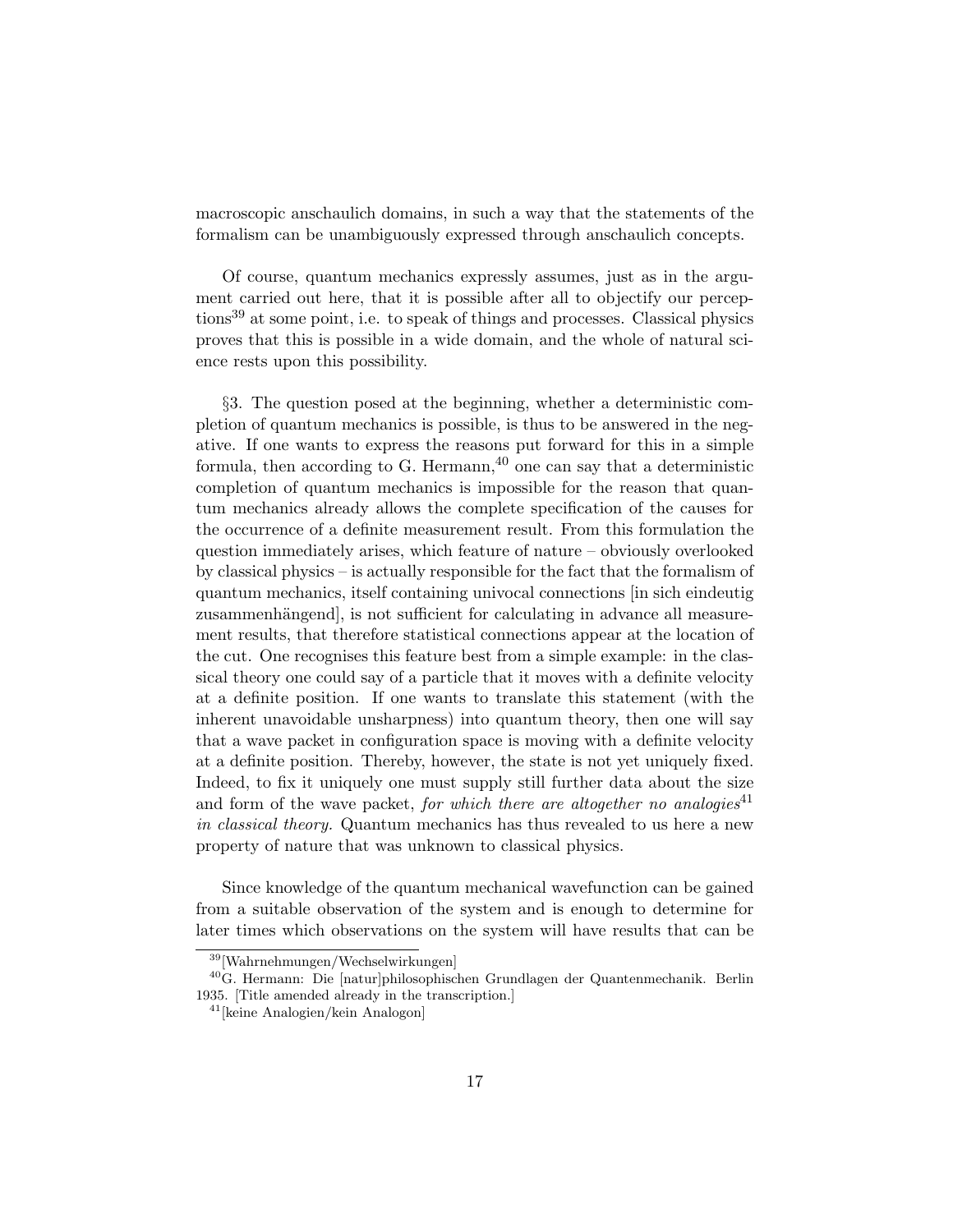predicted exactly,<sup>42</sup> one can speak of an '*observational context*' specified<sup>43</sup> by knowledge of the wavefunction. The example just discussed shows that the same anschaulich process can belong to different observational contexts – as opposed to classical physics, in which there is only a single observational context. The experimental results accumulated in quantum mechanics have further shown that the observation of a system in general leads discontinuously from one observational context to another. The causal flow can be followed only within a given observational context; in the discontinuous transition from one observational context to another (in fact a 'complementary' one in the Bohrian sense), only statistical predictions are possible. The possibility of different complementary observational contexts, unknown to the classical theory, is thus responsible for the occurrence of statistical laws.

After one manages to see that a deterministic completion of quantum mechanics would lead to contradictions, one can pose the further question whether a later modification of quantum mechanics might not open up the possibility for such a deterministic completion. In attempting to answer this further question, one can naturally only call upon the experimental results. One can verify that the conclusions of §2 essentially make use only of the results of quantum mechanics that have been repeatedly confirmed experimentally; the most important example is given there by the experimentally established fact that the radiation emitted by an atom can give rise to interference phenomena, even though the total energy of the radiation is eventually absorbed at a definite point (as a 'light quantum'). Furthermore, one can point to the fact that the statistical<sup>44</sup> character of quantum mechanics is very tightly bound to the formal circumstance that its mathematical framework of wavefunctions operates in multi-dimensional configuration space, not in ordinary space, and that precisely this feature of quantum mechanics has been exactly confirmed through the correct reproduction of the more complicated atomic spectra. Yet of course it can never be decided when a sum of experimental results licenses conclusive inferences to a law.

Here for the moment one will have to be content with the observation that neither the experimental results nor considerations of principle give one grounds<sup>45</sup> to believe that the future description of nature will let itself be fitted into the narrow classical framework of an anschaulich and causal

<sup>42</sup>[exakt/nicht]

<sup>43</sup>[charakterisierten/charakteristischen]

 $^{44}$  [statistische/natürliche]

<sup>45</sup>[Anlass bieten/Anlaß bilden]